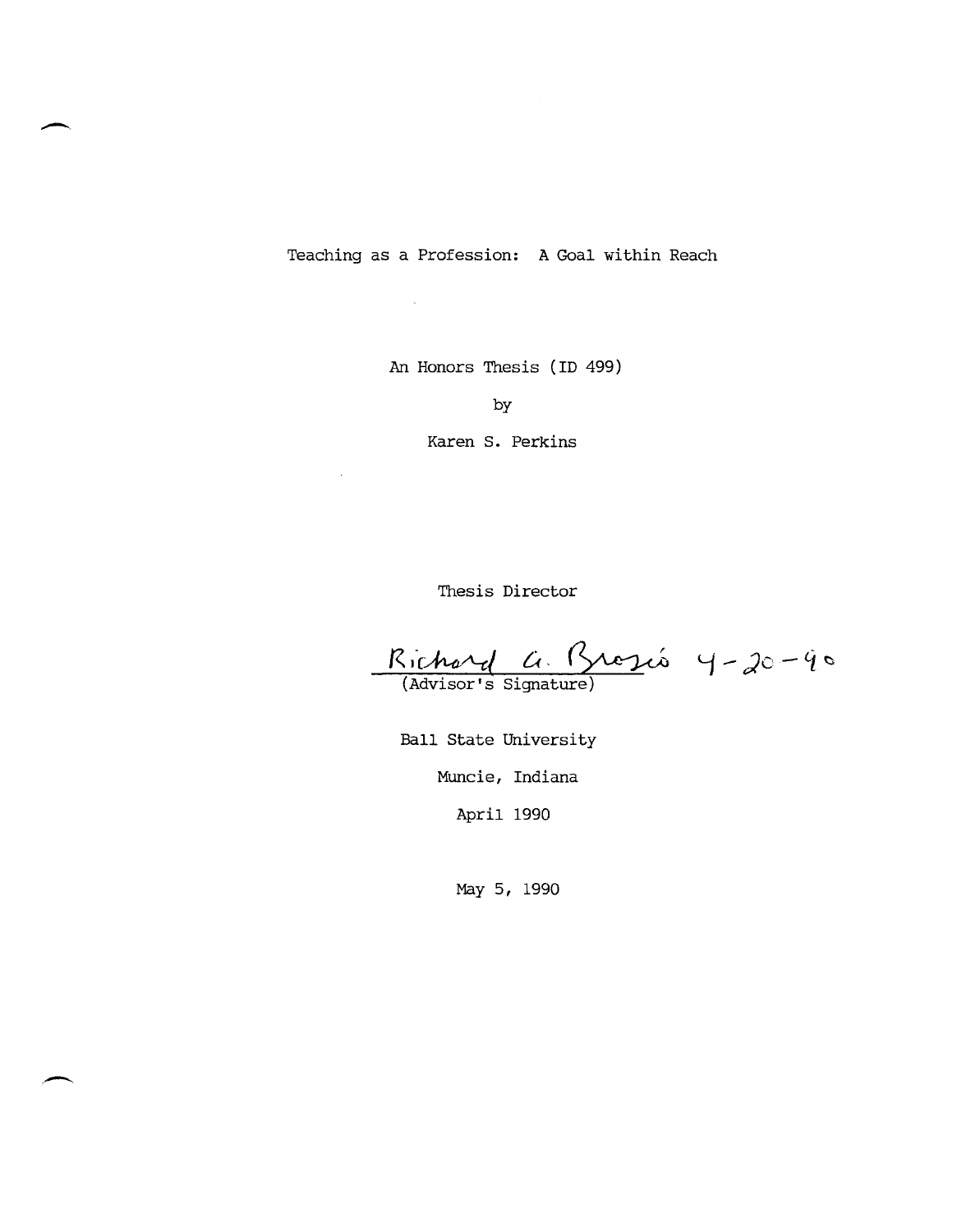| $ \mathcal{\hat{A}}(\lambda) ^2$ |
|----------------------------------|
| $\mathcal{A}^{\infty}$           |
| $\sim$ $2$                       |
|                                  |
| $\mathbb{R}^d$                   |
| $\sim 1.3$                       |
| ing parti<br>Sa                  |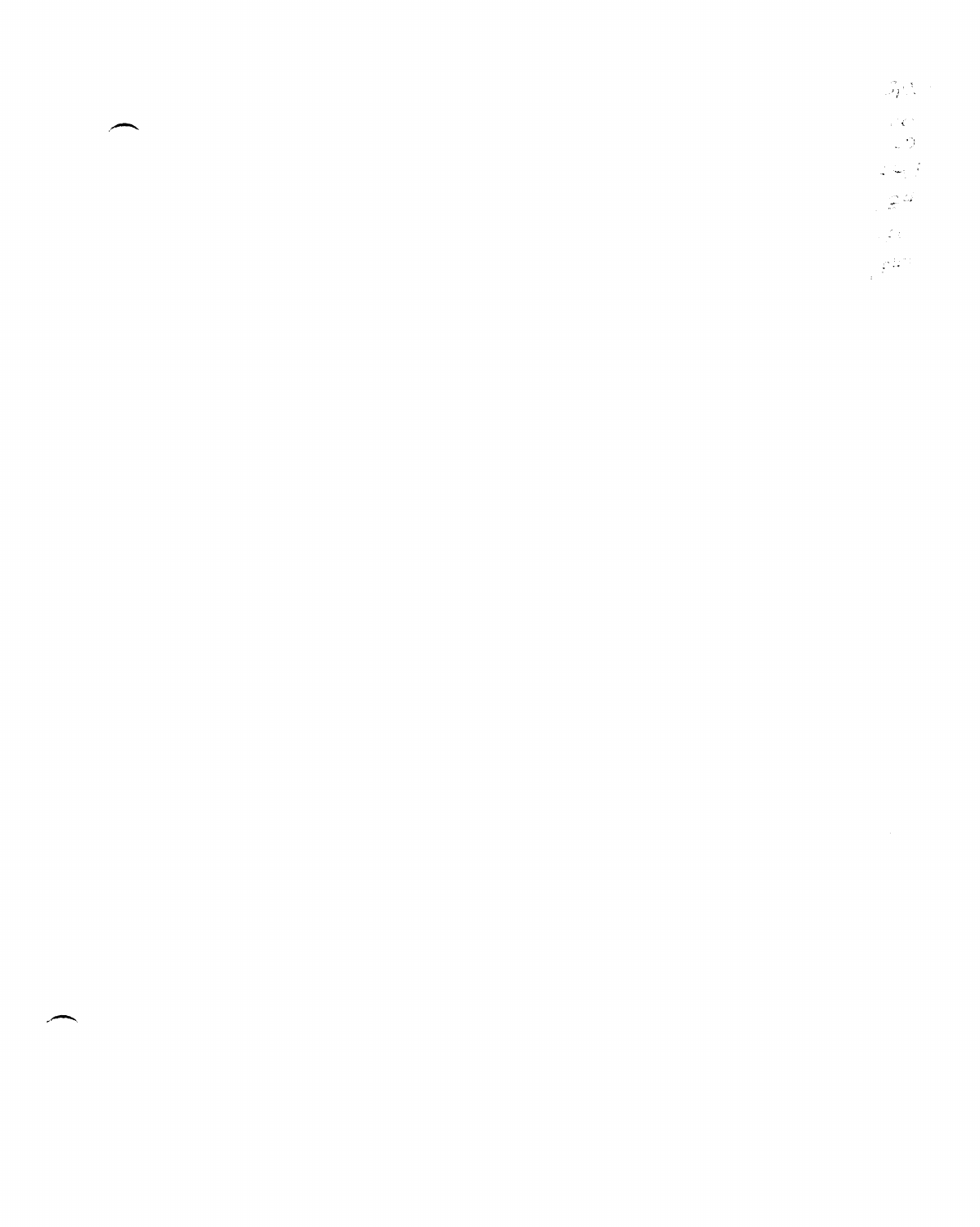I am a professional teacher. My skills are on display. Address comments to Principal Smith at 555-1234.

-

-

Change the "teacher" to "driver" and this sign will be easily recognizable. It is commonly seen on the back of trailer-trucks driving our nations highways (Goodlad, 106). But what does the sign mean, and how does it apply to the teachers in our schools?

When seen on the back of a truck, this sign implies that the driver has a "mastery" of the gears of his vehicle, that his provided service is special in some way, and that his delivery will be as efficient and safe as possible (Goodlad, 106). Are these the principle characteristics of a profession? If this is so, ask again, how does this apply to the teachers in our schools? What kind of response would a sign like this receive?

At first, this seems to be quite ludicrous, but at further investigation, it brings to the surface many questions about the word "professional". Can any sign or educational degree be hung on a person's wall thereby declaring him a professional? If not, what does it take for an individual to be known as a professional?

Joseph W. Newman of the University of South Alabama believes that the three major characteristics of a profession are as follows: a profession performs a unique, essential service for society, has a defined body of knowledge and has autonomy. Because teaching is an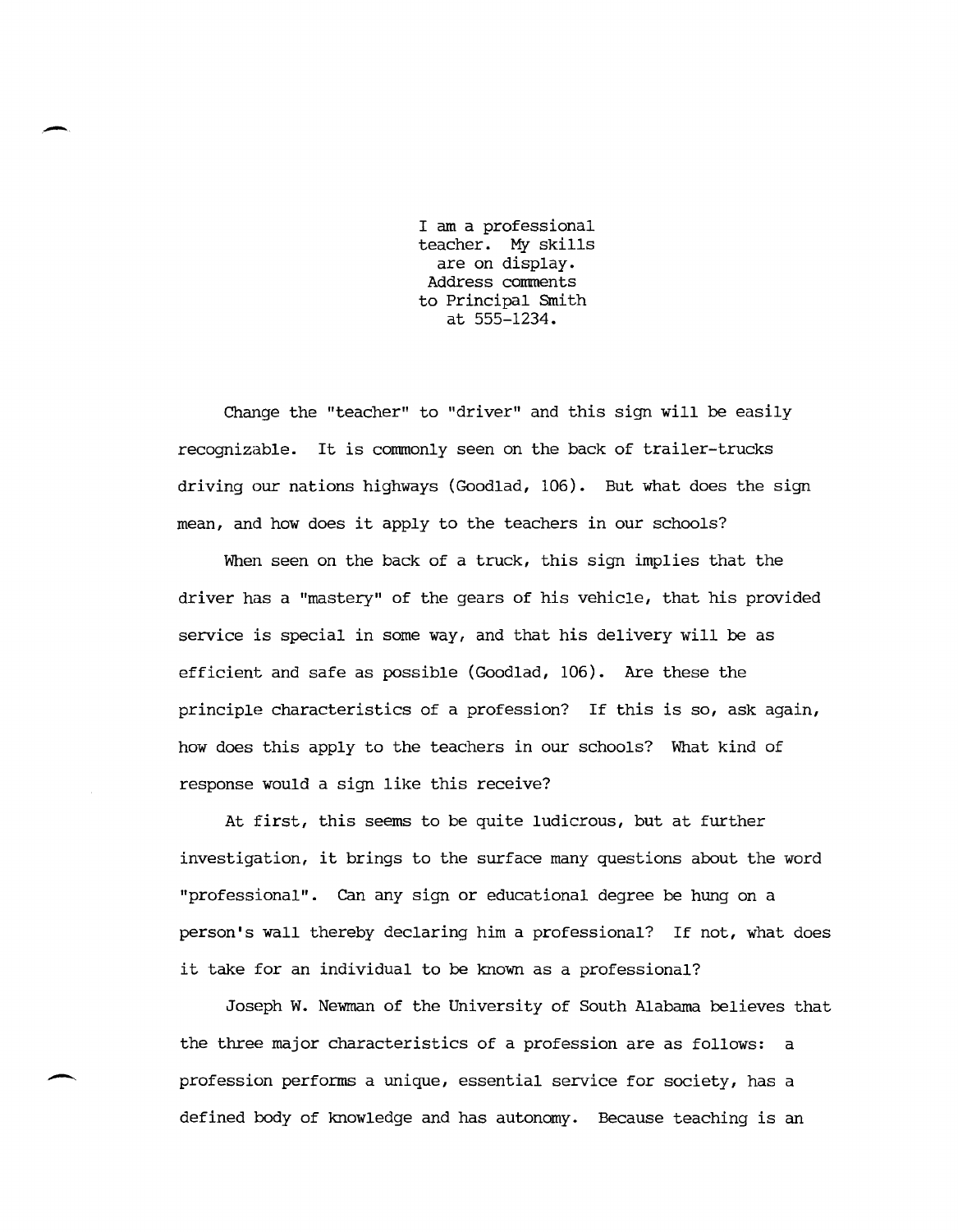occupation that only fulfills these standards to an intermediate level, some choose to label it a "semi-profession" or an "emerging profession", a phrase with more positive connotations (91).

If, however, teaching can only be called a "semi-profession", what will it take to elevate it to a profession? Because of the controversy over teacher professionalization and the apparent need to reach this goal, a recent report was issued by the Carnegie Forum on Education and the Economy. This 1986 report, A Nation Prepared: Teachers for the 21st Century, proposed fundamental reforms for the teaching occupation (Newman, 47). These reforms, when applied to Newman's three characteristics of a profession, help to put education on the track to becoming a profession and educators becoming professionals.

A profession provides for society a unique and essential service. This is Newman's first characteristic of a profession, one which is, contrary to common belief, concisely fulfilled by education. It has been vehemently argued by some that education is not unique. After all, anyone can spread around knowledge, or at least information, and nearly everyone has done so at some point or another. Many people instruct others on how to do jobs. Parents teach their children how to tie their shoes, how to say thank you and please, how to count and say the alphabet, and sometimes even how to read before they get to school. It is a general attitude that anyone can teach, but perhaps the uniqueness of public education can be better revealed by discussing the purpose of the school.

In an article for Phi Delta Kappan, Elaine Yaffe argues that society has pronounced schools to be a "cure-all" for its ills. With

-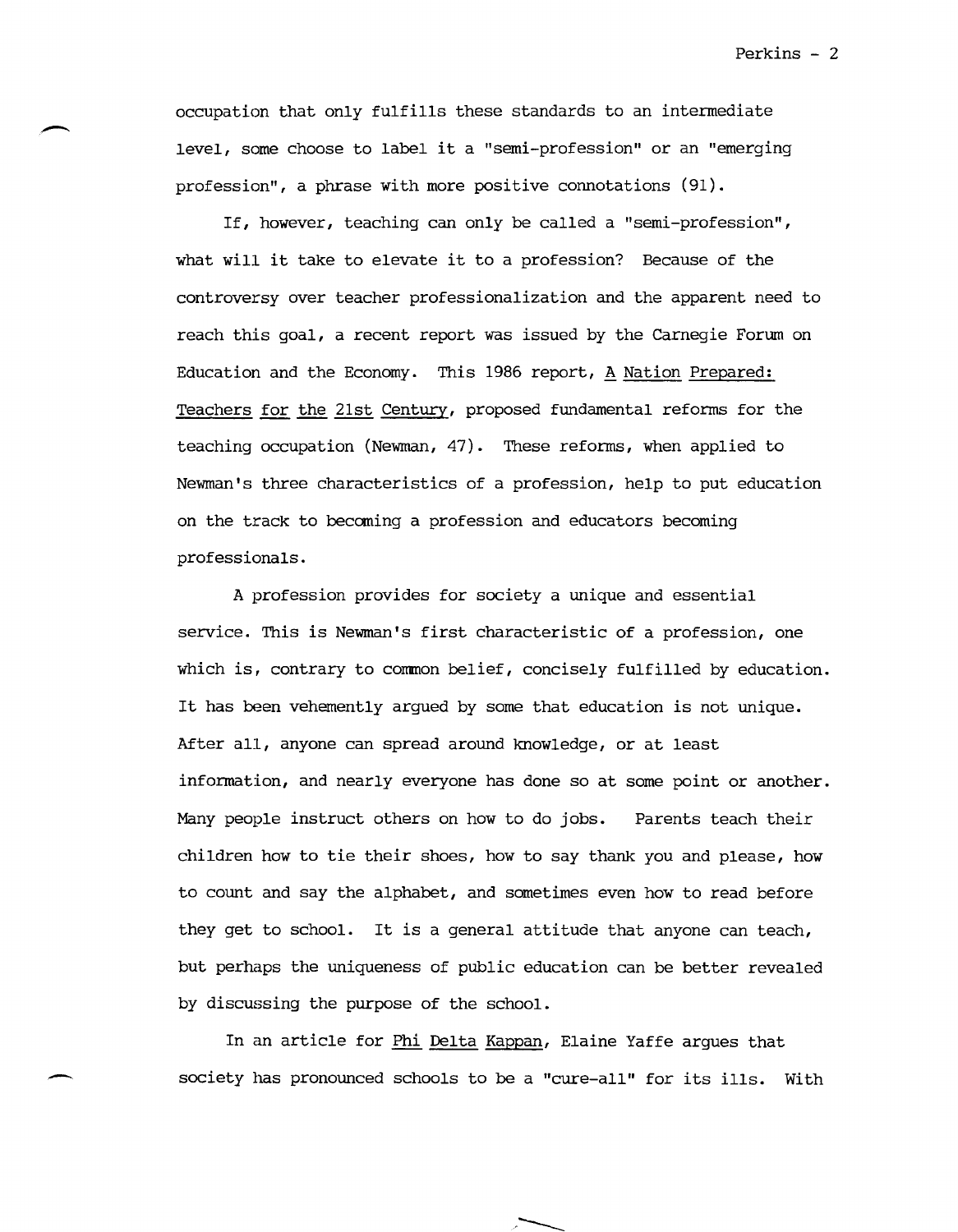the consequential role expansion from educator to societal "band-aid" has come an inadequate response from schools and an inevitable lack of respect from the public (452). Obligation to report suspected child abuse cases, secretaries and volunteers spending a total of 4,597 hours checking children's immunization records, and pressures to institute day care before and after school (453) are some examples Yaffes cites using the Colorado Springs District II schools as a reference (452).

-

Yaffe seems to strike the key problem when she explains that:

Last spring a Colorado County health department asked a high school to supply it with a spring clean=up of the city; some District II students were excused from classes to "serve the community." (A worthwhile experience, perhaps, but did it do anything to improve SAT scores, a source of criticism?)

(453)

Society is expecting schools to live up to a double standard, and the schools are failing. Presently, it appears that schools are "neither educating young people nor adequately bringing them up" (Yaffe,  $454$ ). And so the pendulum must swing in one direction or another. Society must allow schools to return to their academic role.

The uniqueness of teaching can only be found in its academic role. It is also this role that secures the essential service education provides. The roots of this essentialism can be traced to our Founding Fathers who established what would become our public education. According to Thomas Jefferson, the democracy which had been built could not survive without education for all citizens. Education was to make available to all the knowledge necessary to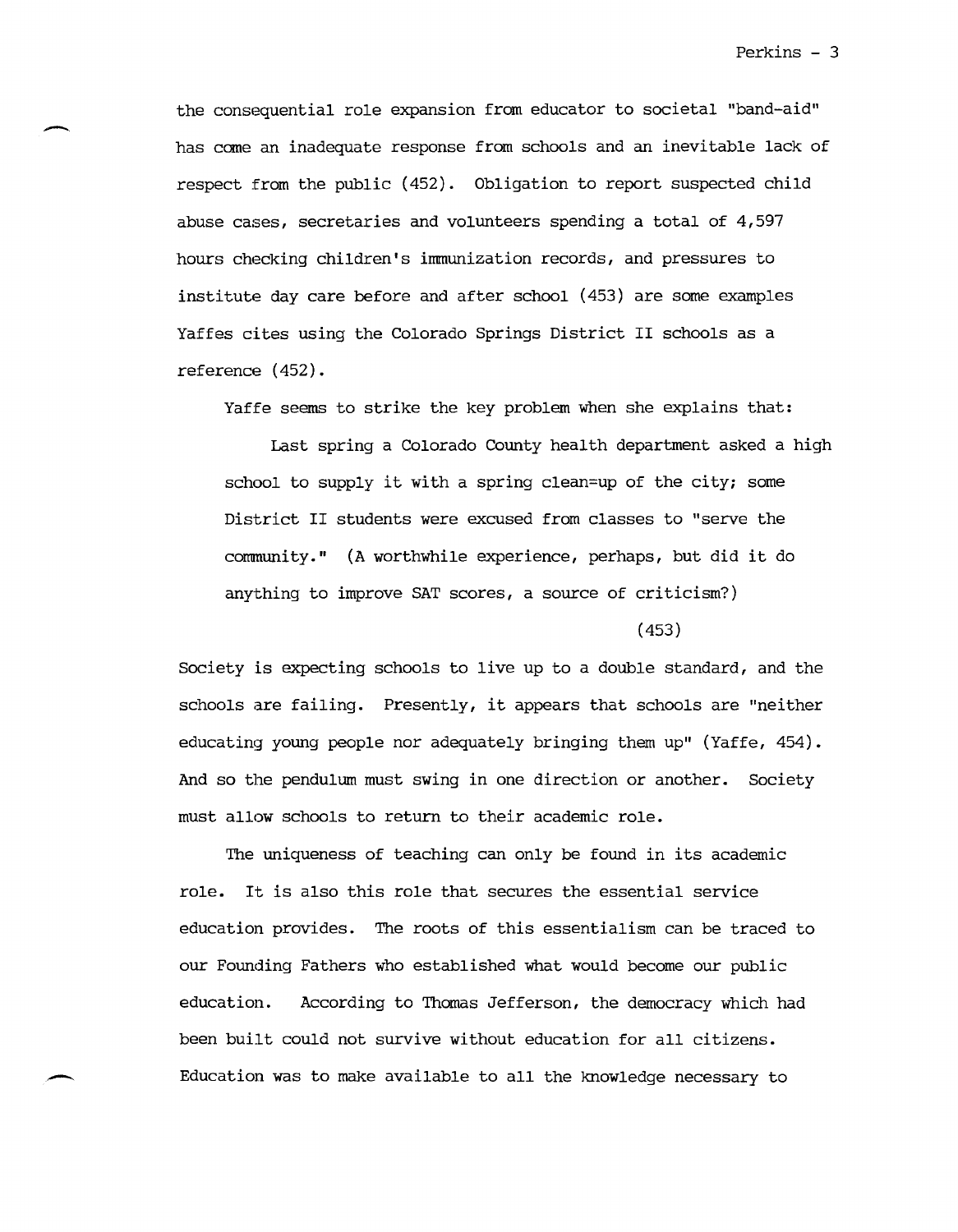"exercise the responsibility of citizenship", thus serving a democratic society (Ornstein, 165).

The content of democratic education allows a citizen to understand public issues and therefore make conscious decisions. According to Stephen M. Cahn, in Education and the Democratic Ideal, this citizen must be able to communicate clearly, have knowledge of history, natural and social science, math, literature and foreign languages, and be able to "think clearly and to recognize fallacious reasoning."

It is the responsibility of our educators to provide all students with such a democratic education. Students cannot be formed to fit our capitalistic economy where social structure determines one1s advantages or disadvantages. Each child can be given the tools to make sound democratic citizens. This responsibility of educators is what exemplifies the unique and essential service they provide to society. Again it was Thomas Jefferson whose words carry on. "If a nation expects to be ignorant and free, in a state of civilization, it expects what never was and will never be" (Ornstein, 163).

The second characteristic of a profession, according to Newman, is that the profession possess a defined body of knowledge. For example, the public will generally agree that lawyers are experts on the body of knowledge known as "law" and that this knowledge is a result of diligent educational training. Any doubt left in the minds of the public is then put to rest through the Bar examination, the last proof that a lawyer is competent in his area (Newman, 93). Perhaps what educators must learn from this example is the need for more strength in teacher education and consistent standards for certification.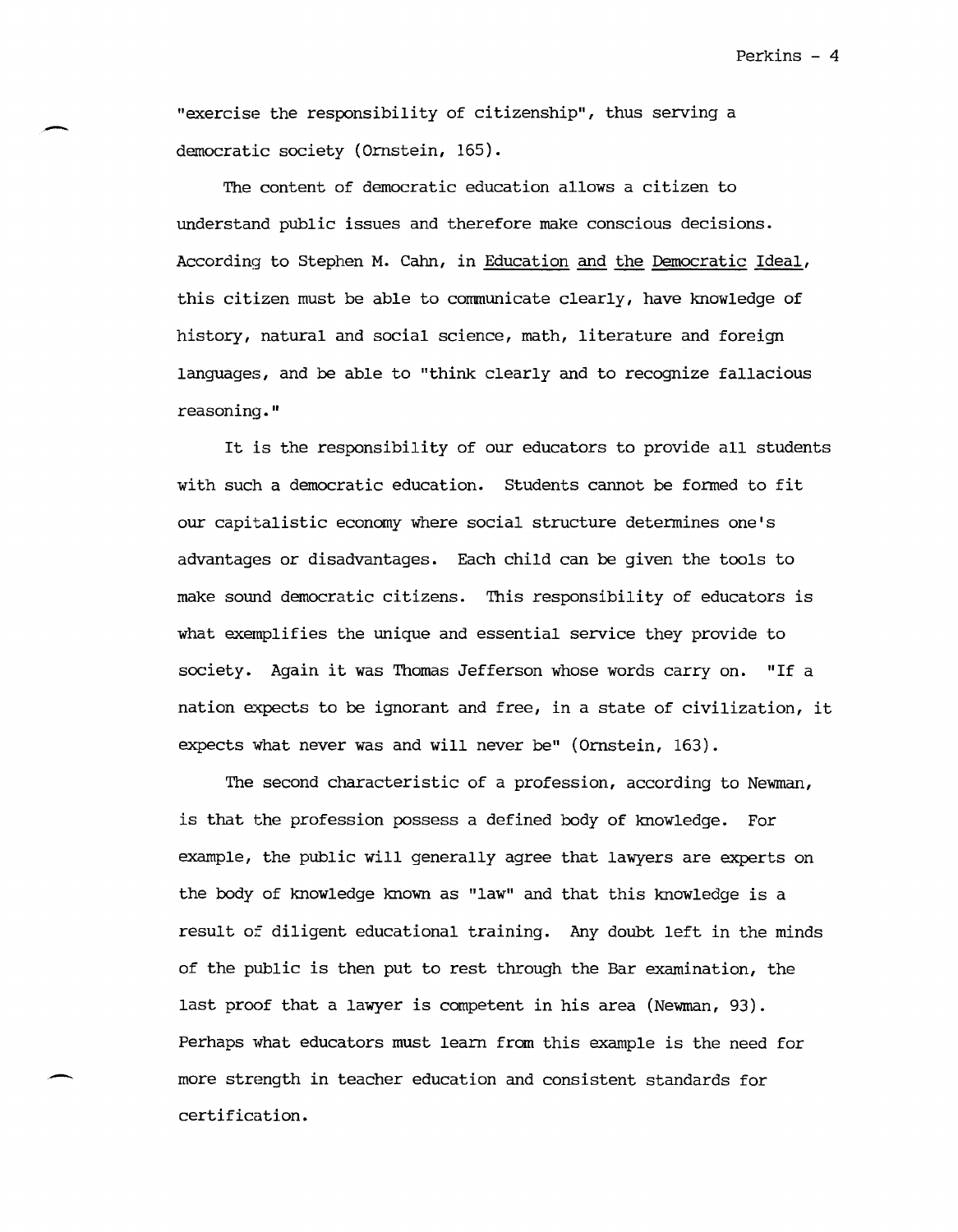Historically, however, teacher education has been a battle grounds for reform. Schools of education have vacillated continuously between the argument for strict scientific training on how to teach and the argument that the "art of instructing others" came naturally through individual intelligence (Newman, 53). According to Richard Wood, president of Earlham College, schools of education have made their mistake by trying to teach people how to teach. Again in reference to the law profession he explains by saying, "Law schools do not each people how to practice law; they equip them to learn that practice (14).

Considering these comparisons, what then is the body of knowledge that a school of education should be passing on to its students? And what basic structure should be followed as a guide to the education of educators? The content needed to fill this emerging structure becomes more apparent only after the framework itself has been examined.

There have been several recent proposals to change the undergraduate degree for a teaching major. The Carnegie Forum suggests the idea of a four year degree dealing with the student's academic area of interest. Following this liberal arts degree, a master's degree in education would be required for full certification (Newman, 60). Critics of this proposition say that it is detrimental to professional education, but the report puts the issue into the positive by saying that teacher education "would be lengthened to five years rather than cut back to one" (Newman, 60).

An example of a student progressing through this structure would be one who wishes to teach mathematics at the secondary level. He would first receive his degree through the department of mathematics,

 $\overline{\phantom{a}}$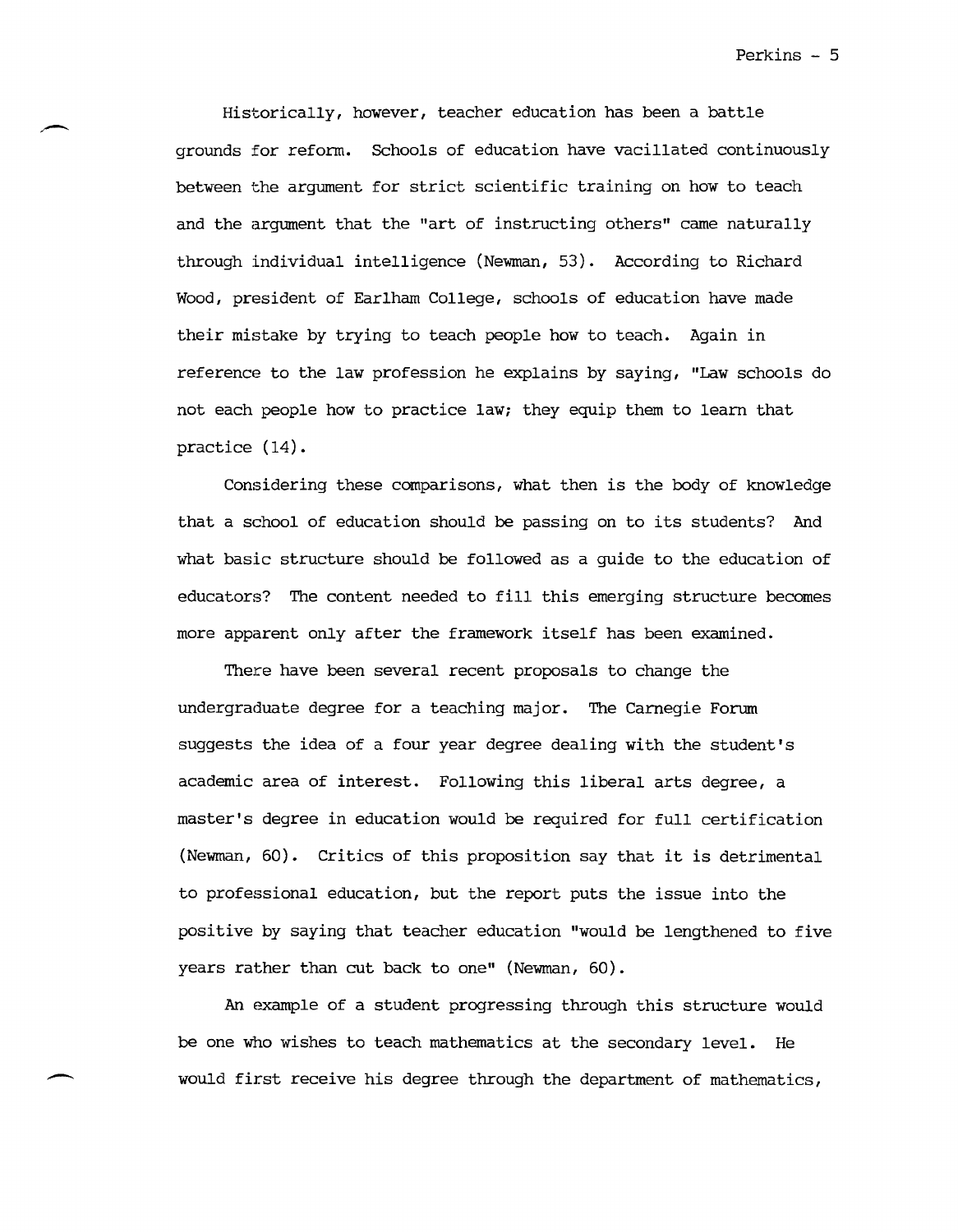while taking only one or two education courses during those four years (Newman, 61). At that point the graduate is allowed to teach. However, before he can become fully certified, he must return to the university for a master's degree in education. This new structure would also apply to elementary education majors. These students would now be required to have an undergraduate major in the areas of language and literature, mathematics, science, social science, and the arts. In addition, the student would fulfill hours "roughly equivalent" to a minor in the other four areas (Newman, 61).

 $\overline{\phantom{a}}$ 

-.

This structure of teacher education has been implemented in several institutions but has met resistance from many universities asked to test the theory. One reason for this resistance, according to Newman, is the loss in a money-making undergraduate program. He ridicules this prioritized cowardice pointing out that "In smaller state universities and four-year public and private colleges, the change could touch off a riot. Why, it would threaten faculty jobs. It would deprive undergraduates of a popular major. I would..."  $(61)$ . Obviously, these excuses have little to do with the quality of teachers the university would produce.

Unfortunately, because of the longitudinal implications of such a structural change, very little can be determined about its effectiveness. It appears as though, however, this new type of degree could only strengthen the base of knowledge of the teachers coming through this program. After concentrating on a specific area of specialization, the education student could then concentrate on theories and practice of education, which leads to another area of discussion. What body of knowledge should be taught in schools of education?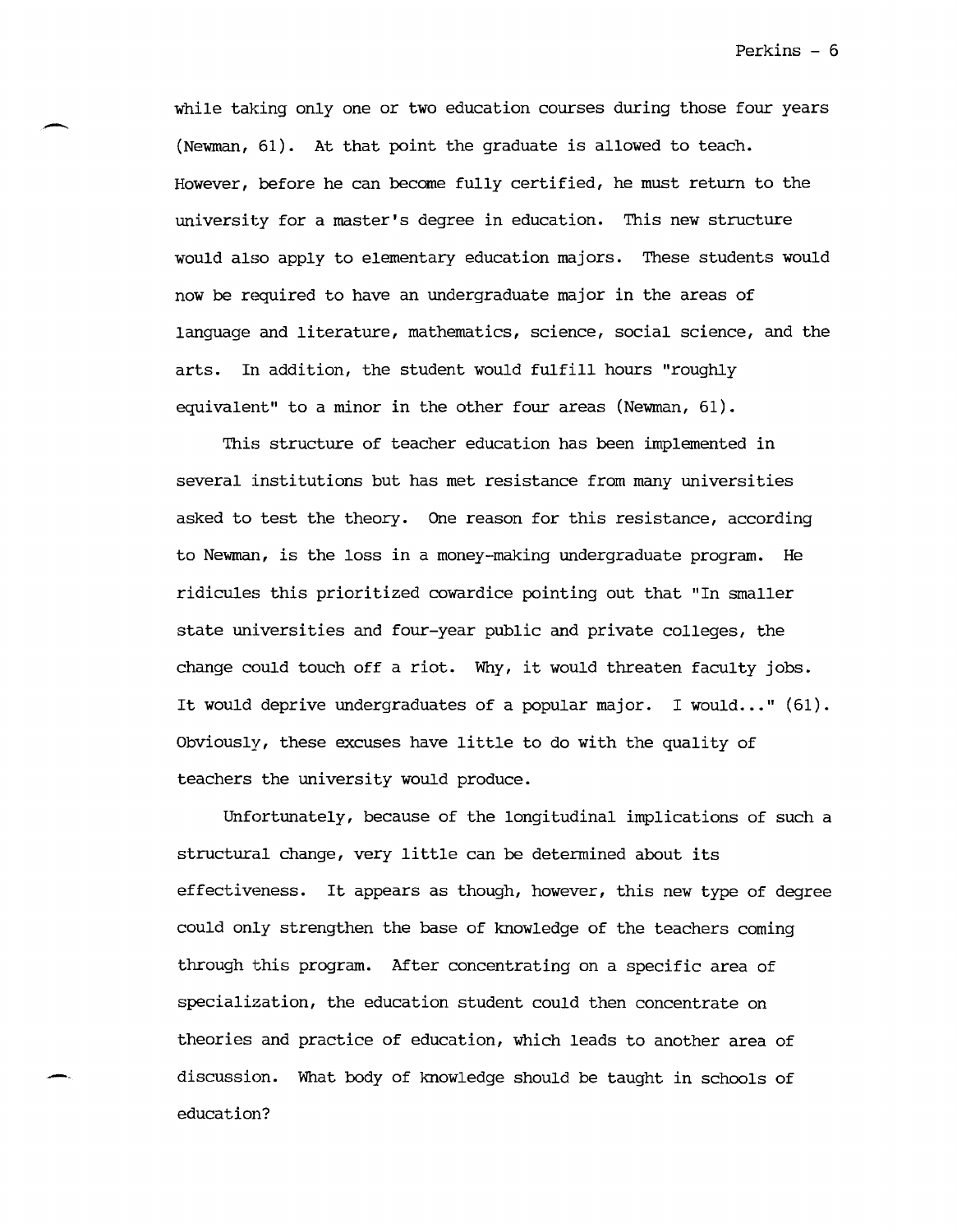Returning to the law profession, it seems quite obvious that students aspiring to be lawyers study law. So what then do students aspiring to be educators study? Education? Teaching? The latter seems to be the most accessible answer, but what can be defined as the study of teaching? We must also ask ourselves that if "very few classroom teachers conduct, much less publish, research on teaching" (Garrison, 488), how can a scientific knowledge about teaching be built?

James W. Garrison of Virginia Polytechnic Institute and State University continues his discussion of teachers and their scientific base of knowledge in the following way:

Since they do not produce research there is a very real sense in which the scientific knowledge base of teaching is not the intellectual property of classroom teachers at all unless they purchase it from the original owners. Of course teachers have a great deal of practitioner knowledge, but because only scientific knowledge is considered legitimate knowledge their practical knowledge is devalued to the point where it imparts little if any power to the practitioners who possess it. When I say that practical knowledge imparts relatively little power to teachers I do not mean that it will not make them better teachers, I only meant that teachers may find it difficult to document and demonstrate their abilities publicly unless the scientific research base detects and legitimates their knowledge. So far this has not been the case.

(488)

This passage demonstrates the dilemma connected to the base of

-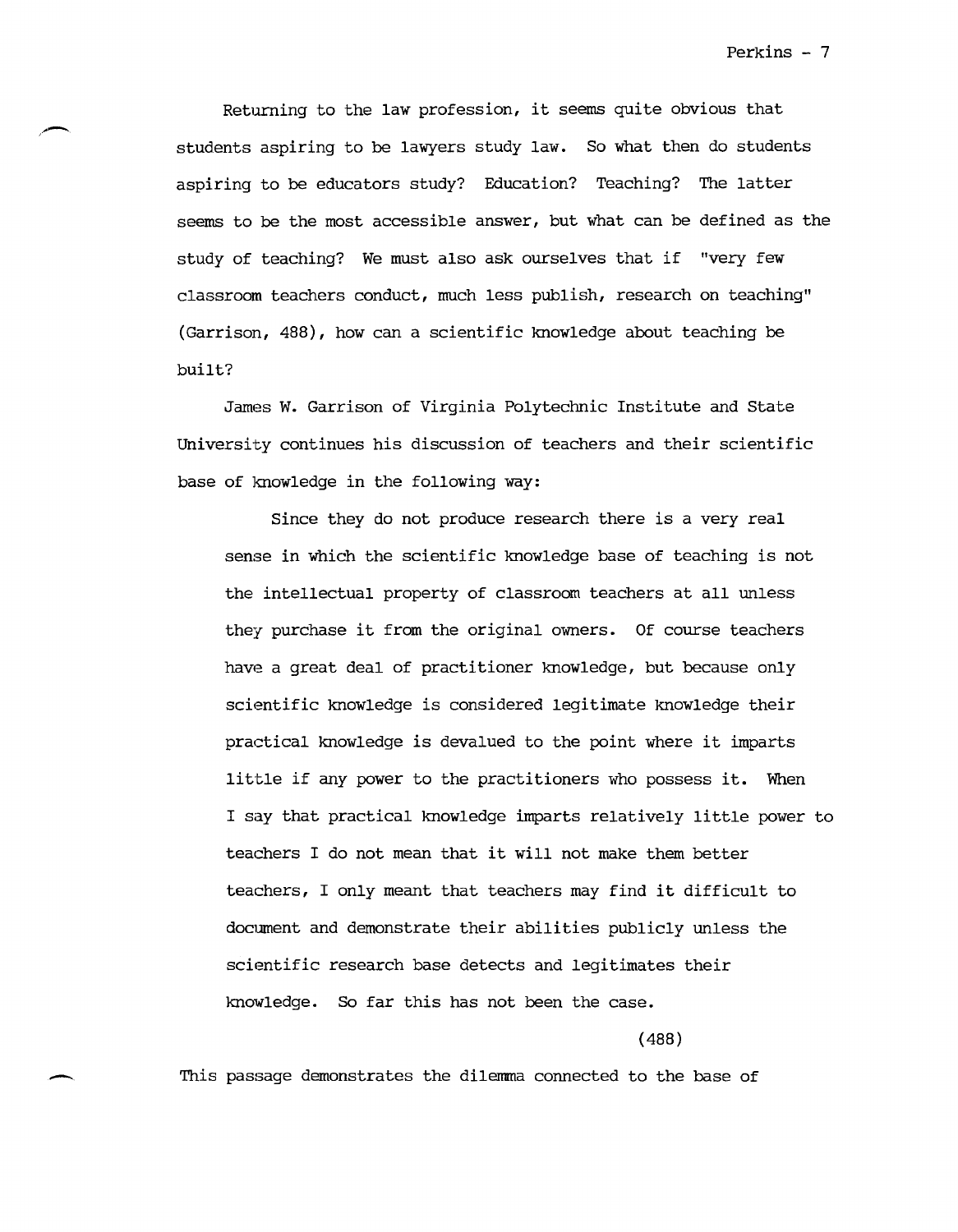knowledge for teacher education. Considering the lack of such a scientific base, the education of educators must achieve its goals through alternative means.

This alternate route to a sound base for teacher education must include a broad liberal education, a strong base in the specific teaching field (Newman, 55), and a foundation in social and educational theory and ideology (Giroux, 163). Carnegie's proposal for an undergraduate degree free from education courses leaves ample room for the first to areas to grow. John I. Goodlad, director of the Center for Educational Renewal at the University of Washington, Seattle, writes that one of the a void in education is that students are allowed to "side-step the knowledge of our civilization that all teachers should have" (l08). Taking courses in humanities, arts, and sciences during undergraduate work broadens a students scope of views and thoughts and transmits "a common culture" to all (Newman, 56).

The undergraduate degree in specialized training allows a student to become comfortable with his own mastery of the subject. If, however, a student spends his undergraduate work with a major in secondary education, he spends only one-fourth of his time in his teaching field. Although it is said that this student will gain more of the "how" and "why" of teaching, without a greater mastery of his subject, there is no "what" to teach (Newman, 57). The same can be applied to the elementary education major. Too often children lack a sound beginning in arts and sciences, because their primary teachers lacked basic abilities in any of these areas. By requiring a major and for equivalent minors, the Carnegie Forum has begun to hold elementary teachers accountable for these subjects.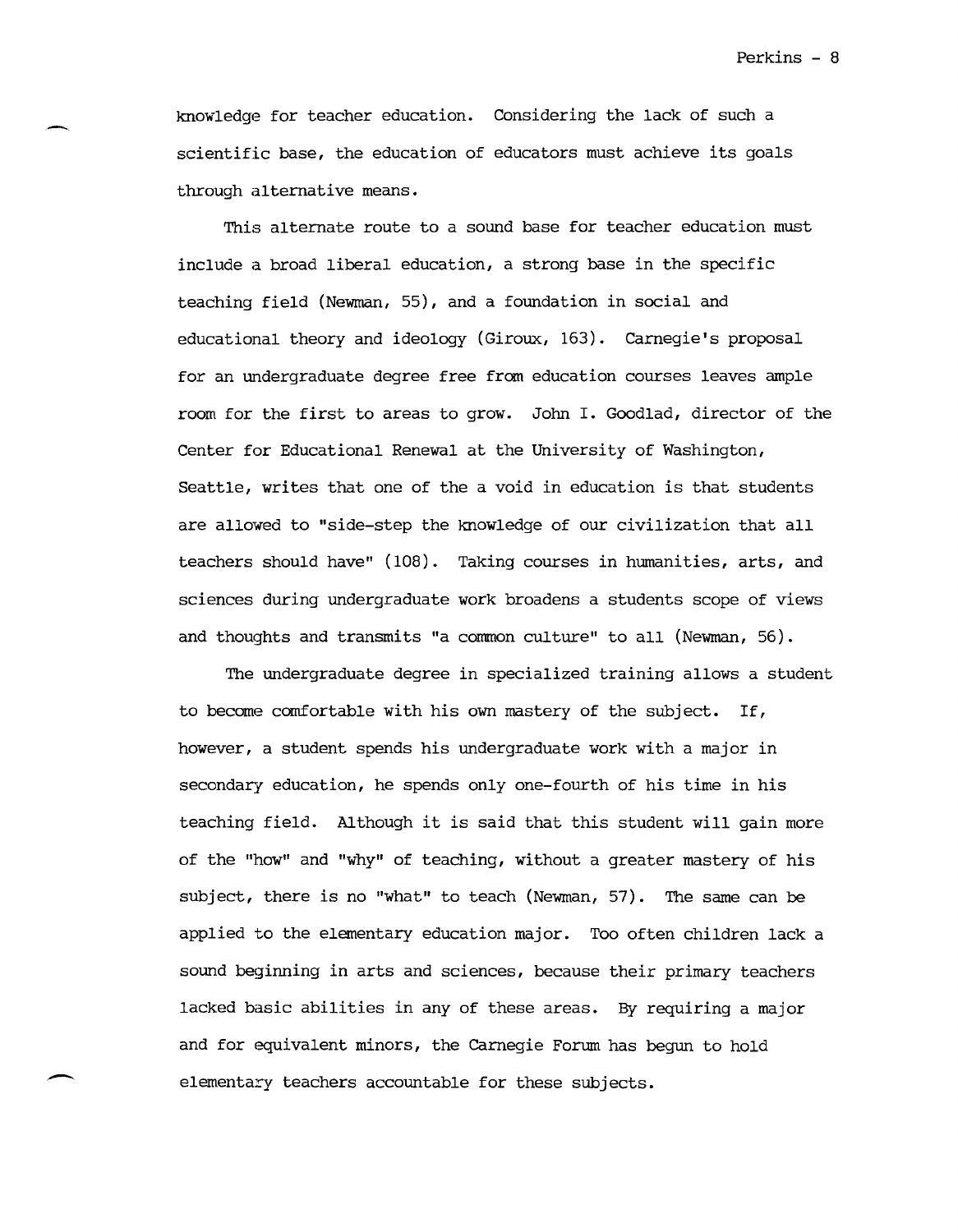Another advantage of this study of the disciplines is given by Harry S. Broudy, of the University of Illinois at Champaign-Urbana. He believes such studies would "give the teacher a broader conceptual context of what is to be taught"  $(63)$ . If, for example, a teacher of English literature does not study English history also, he lacks a framework for the literature. "This is content to teach with, not necessary content to teach to" (Broudy, 63).

.-

-

The fifth year proposed by the carnegie Forum is the final step to producing professionally sound teachers. In order to fulfill this goal, the emphasis must be placed on the foundations of social theory.

The lack of attention to critical social theory has deprived student teachers of a theoretical framework necessary for understanding, evaluating, and affirming the meanings which their students socially construct about themselves and school and has therefore diminished the possibility of granting them the means to self-knowledge and social empowerment. For many student teachers who find themselves teaching working-class or minority students, the lack of a well articulated framework for understanding the class, cultural, ideological, and gender dimensions of pedagogical practice becomes an occasion for the production of an alienated defensiveness and personal and pedagogical armor that often translates into cultural distance between "us" and "them."

## (Giroux, 163)

In order for a student of teacher education to form his own theory of education, he must be exposed to the American societal culture through the philosophy, sociology, and history of education. The usefulness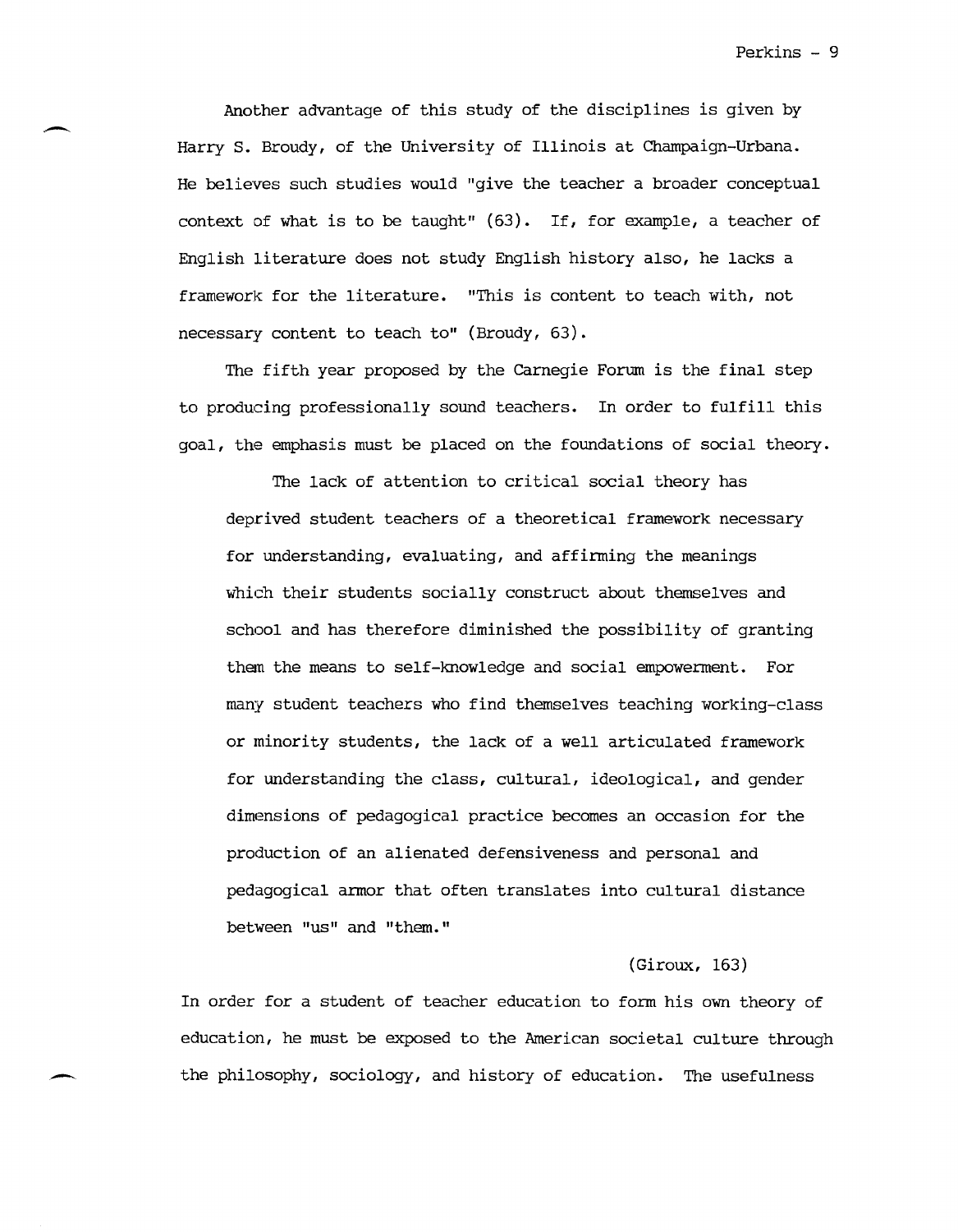for these courses has been questioned however, especially by prospective teachers, because "from such humanistic foundational studies no rules for pedagogical practice can be deduced" (Broudy, 56). Harry Broudy defends such studies by pointing out that "they provide the context of practice rather than the rules for practice" (56). He continues by writing, "Knowledge of social context, therefore, affect the general strategy of education, of appraising the teaching situation in many dimensions, and for making decisions that take account of these dimensions" (57).

Although a majority of teachers reject theory courses as applicable because immediate answers are not made obvious, these studies cannot be abandoned. Rather their usefulness must be stressed. Too often, a teacher cannot comprehend said usefulness until he reaches a void in his own teaching (Broudy, 58). Again, we must not attempt to teach our students how to teach. We must "supply the ideas and attitudes one teaches with, not to, the pupils" (Broudy, 58), through social theory.

Finally, completion of a teacher education program is not sufficient for the certification of a prospective teacher. Indeed, completion of such training is not sUfficient for any profession. These professions license persons with respect to performance on an exam, for example the bar or architectural registration exams (Meek, 13). Education, too, has certification exams that all teachers must pass, but the controversy over their content and standards leaves them far from acceptable.

Arguments over tests, such as the National Teacher Examinations (NTE), begin with questions of what can be defined as "general

-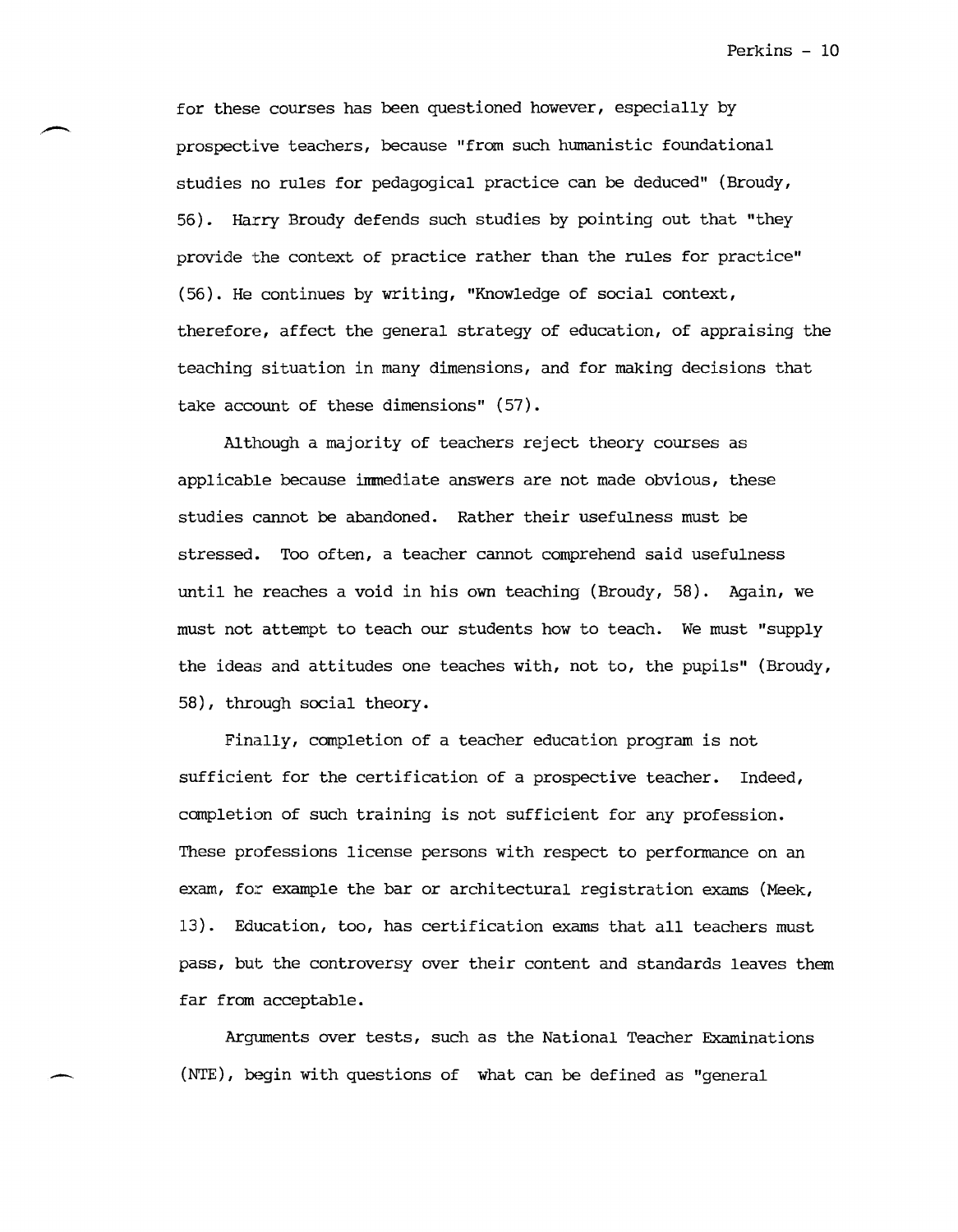knowledge" (Newman, 69). To questions such as "Who cares who discovered radium? Where are the Alleghenies, anyway?" and to cries of cultural bias, Newman replies, "the bias is toward a culture they want schools to transmit. It is unfortunate and unjust that he schools do not expose every student to that culture, but every prospective teacher has an obligation to acquire it" (69). And arguments continue with questions of what is needed in the area of "professional knowledge" (Newman, 70). As director of the Rand Corporation's Education and Human Resources Program, Linda Darling-Hammond studied this section of the NTE. She found that for approximately forty percent of the questions, a test taker could answer the question correctly based on his theory of education and not receive credit. Similar controversy has led the Educational Testing Services (ETS) to eliminate the NTE by the year 1992 (Newman, 71).

Also in response to controversy over teacher certification, the Carnegie Forum has set in place the National Board for Professional Teaching Standards with the intent to develop national certification tests. It is their intent to limit the use of multiple choice tests and to instigate the use of essay formats, which allow analysis and choice by the test taker, and performance evaluations, which demonstrate the individual's actual teaching abilities (Newman, 73).

The strengthening of the education and certification of teachers is an important means to establishing a defined body of knowledge for educators. This in turn draws the teaching occupation one step closer to being a profession. The effort must come, however, from all teachers to work together and solve the above controversies together. The Carnegie Forum is working hard to include teachers in decision making, but more must be done on all fronts.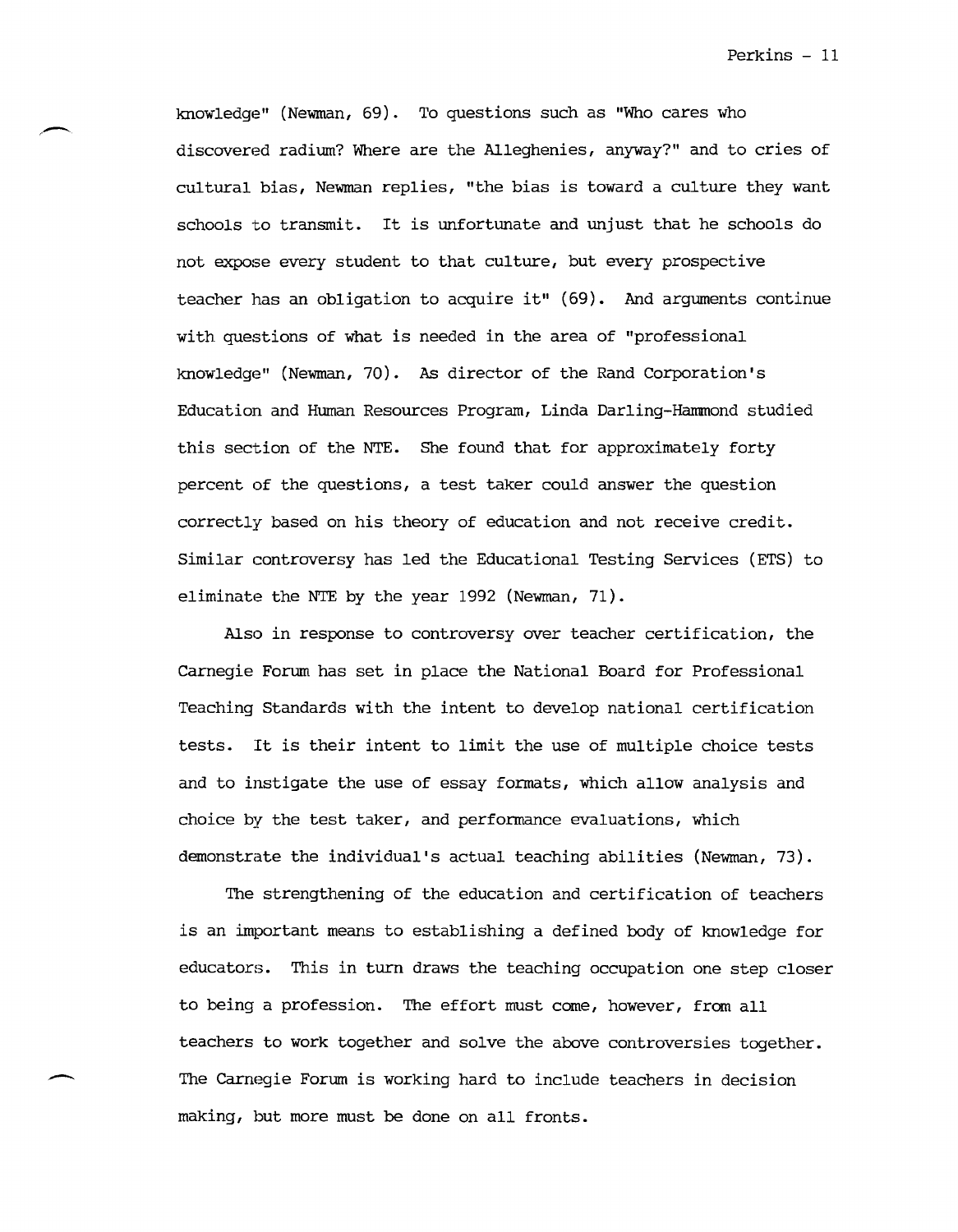This points only to the final characteristic on the short list for professionals, autonomy. Quite a simple idea. In this context, it means the power of the group to make decisions for the group. Contrary to its simplistic appearance, this is the most important requirement for teacher professionalization. Sally Mertens, an education consultant from Whitefish Bay, Wisconsin, and Sam J. Yarger, Dean of the University of Wisconsin-MIlwaukee's School of Education, explain the importance of teacher empowerment in the following way:

 $\overline{\phantom{a}}$ 

Central to the understanding of professionalism is an appreciation for the importance of positive morale derived from confidence and pride in one's competence. Morale is intimately related to being able to do one's work in a manner consistent with one's standards and values. A first step, therefore, in the professionalization of teaching must be to ensure that teachers are empowered with the authority to teach in accordance with the professional standards that pertain to their work. (35).

One of the key recommendations of the Carnegie Task Force report was to "restructure the traditional, hierarchical staffing system found in most schools, turning to a group of 'lead teachers' to run the school themselves or having them choose a nonteaching administrator to manage it for them" (Rist, 18). Here the report is referrin9 to the observed system for control. Members of the school board and administrators are given priority over teachers for decisions about what is to happen in the classroom. Even though it is teachers who interact with the students daily and who witness more closely the needs and concerns of the students, the only authority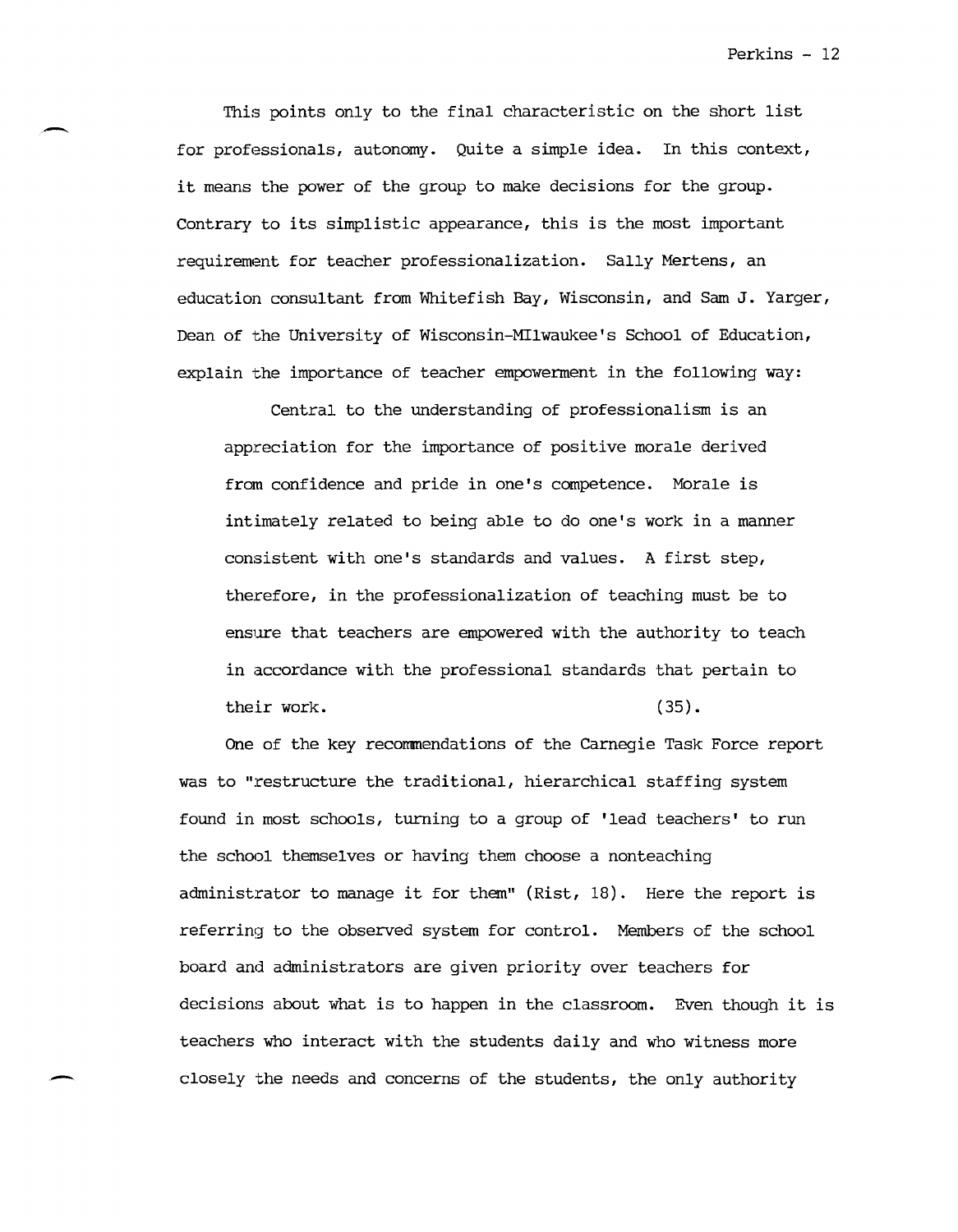teachers are able to exercise is the authority for what happens in individual classrooms (Mertens and Yarger, 35). This individual autonomy must give way to a new collective autonomy (Brandt, 24). Perhaps the proposition of a group of teachers having singular control over the school is an extreme example of collective autonomy, but teachers can no longer be denied a larger amount of empowerment.

Dade County, Florida, is one of the most widely known systems to implement one version of the Carnegie proposal. The new contract, built from cooperation between the superintendent of the schools and the president of the union, is based on two requirements. The power must be shared among the teachers and the administrators, and measurable improvement must be shown by the students. Individual schools control the size of the classes, the hours in a school day, and the curriculum to be taught (Newman, 97).

And Dade County is seeing results. Longer hours are being spent by teachers to improve plans for running their school. They are excited about working longer and harder hours to solve their own problems.. According to Pat Tornillo, president of the United Teachers of Dade, everyone involved in the reform was told "to approach this as if they had no rules, regulations, or contract provisions and could do what they want to provide the best educational environment for students in their school" (Rist, 17). After dreams are formed into plans, schools are allowed to ask that any restrictive policy, directive or provision be waived. The cooperation and success can be seen by the fact that at last count, 150 waivers had been requested and 150 waivers had been approved (Rist, 17).

Running throughout the push for teacher empowerment are two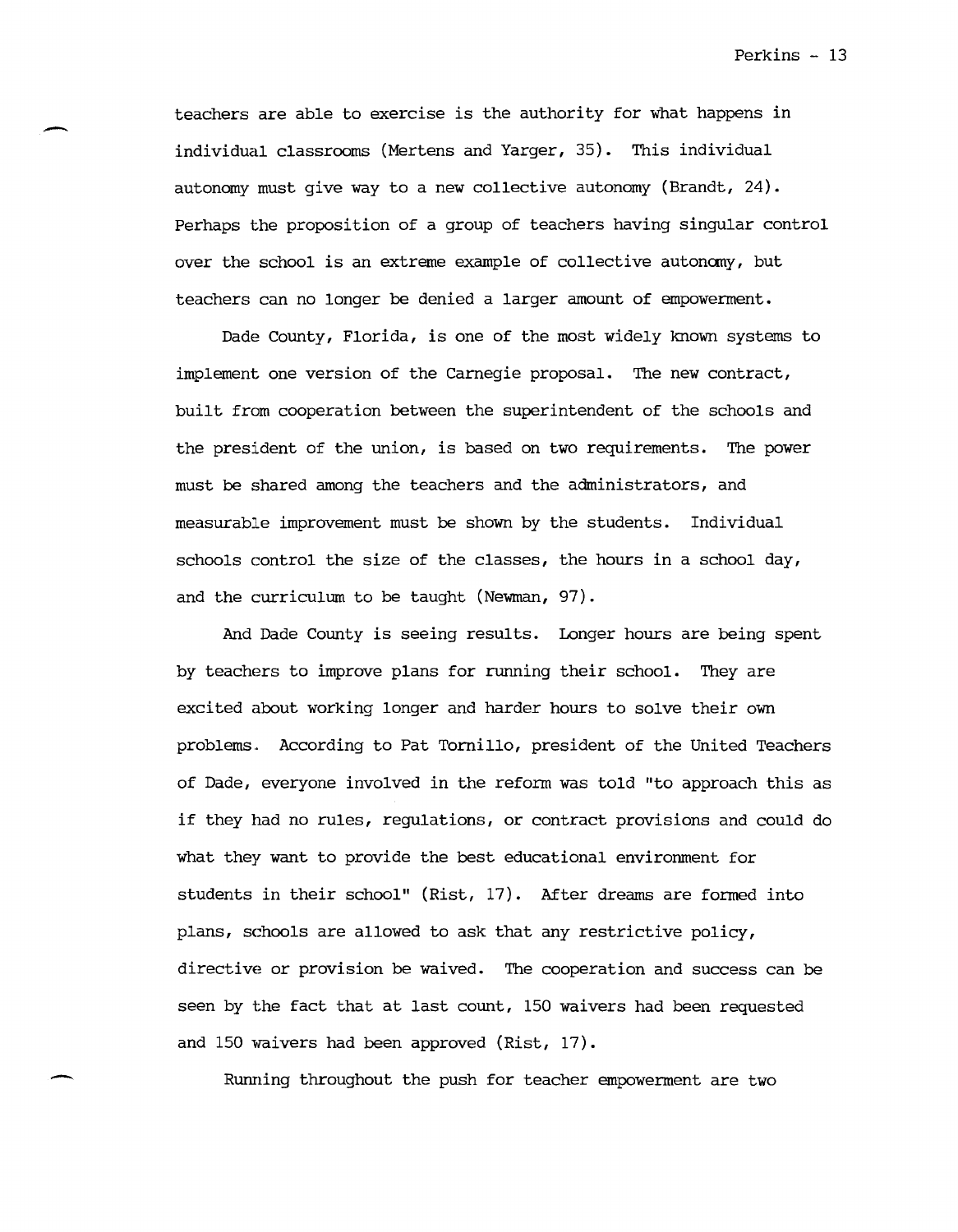strong oppositional concerns. Both deal with the definition of roles, the new role of the principal and the role of the union. Ann Lieberman, Executive Director of the Puget Sound Educational Consortium at the University of Washington, thinks that there are two common misconceptions about the role of principals. On one end of the spectrum there are those who believe that if a school is effective, a principal created this positive environment on his own. At the other extreme, however, are those who see teacher empowerment as the extinction of the principal (Brandt, 26). If both of these perspectives are false, "What exactly is the new role of the principal in an empowered school?

In his report on the study of ten principals whose schools have moved toward teacher autonomy, Paul V. Bredeson of Pennsylvania State University sheds some light onto this dilemma of roles. Unanimously, the ten principals answered "no" when asked if teacher empowerment meant the end of principal existence. Even as teachers assume new responsibilities, the principal has connections with the community and social and legal work for the children that he must attend to personally. One principal described his revised role by saying, "You need a person that anyone can call. If for nothing else, just to begin the process, the contact. You have easier access to principals that to classroom teachers." And another explained that to a principal empowerment means " ..• getting more input. It requires more,not less. More daily things that somebody must do and decide about" (Bredeson, 15). It may even come as a surprise that, generally, the principal's role was increased with new responsibilities (Bredeson, 16).

-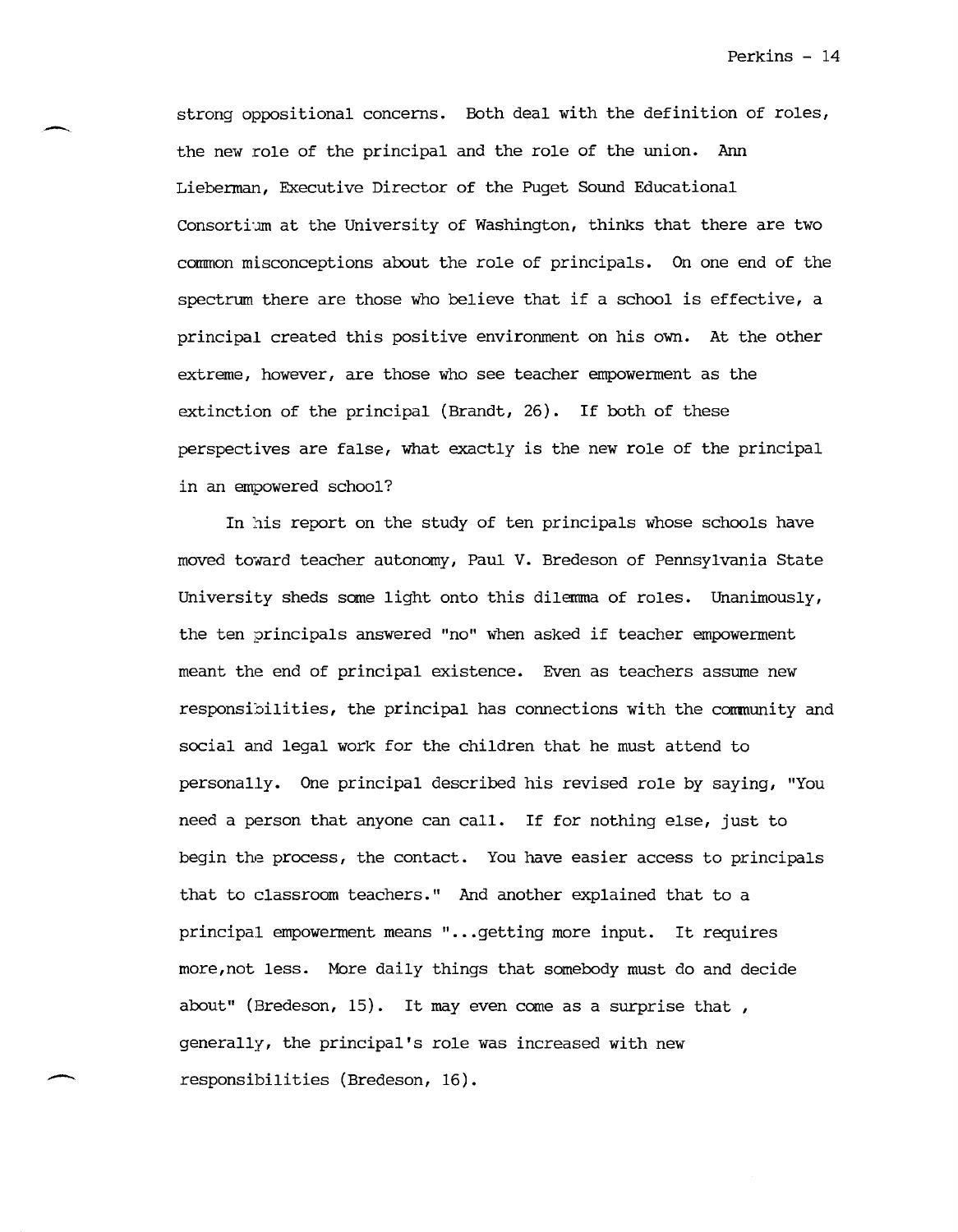Bredeson also concludes that role changes for the principal fell into five areas. As planning and decision making is dispersed among teachers, principals recognize that better communication skills are needed and that they can facilitate the improvement of these skills by becoming better listeners. There is also an increase in community responsibility, a step beyond the school. One participant in the study added, "There is a desire for more involvement of principals with the conmunity, forming parent partnerships" (Bredeson 16). The third and fourth areas of change both involve the expectations and perceptions of the principal by others. When parents are concerned or have a problem, they do not understand why a principal must go to a teacher for an explanation, and some teachers still expect the principal to give the orders. Finally, the demand of time has increased. Bredeson states that "six of the ten respondents listed either lack of time or the amount of time required to carry out shared governance processes as the major disadvantage of teacher empowerment in their schools" (16).

A change such as teacher empowerment naturally requires a change in administrative style. The difference between the old style and the necessarily new style can be compared to the difference between a manager and a leader. Pat Tornillo explains:

A manager says, **"11m** going to manage the resources we have and direct them where I want them to go." A leader... has vision, recognizes talent and thinking among people, marshals that talent, and gives everyone a piece of ownership in the philosophy and objectives of the school system.

(Rist, 29)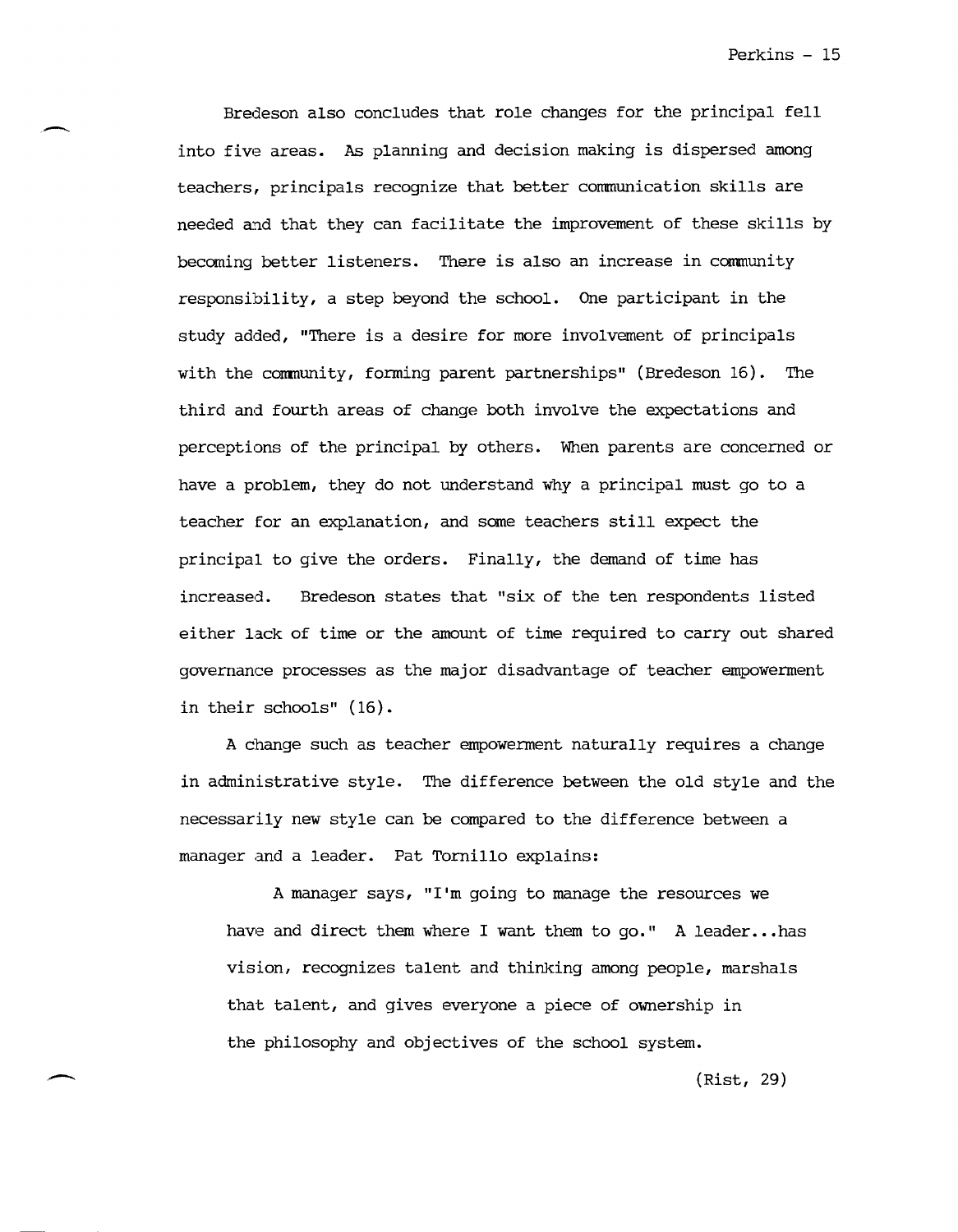Also in the undercurrent of concern is the fear of teacher unions and their role in empowerment. There is a feeling among some school administrators that teacher empowerment is merely a causeway for unions to attain more power (Rist, 17). Accusations by critics imply that the only beneficiaries of such a change would be the teachers. They claim that moves by the unions to increase standards for education and certification in order to increase salaries and to stop the common lowering of standards in times of crisis are all "self serving" (Newman, 98).

-

Unions have defended themselves by referring to the American Medical Association (AMA). When medicine was made a highly selective occupation, the benefit was for the public as well as for the doctors. The argument goes as follows:

When shortages of doctors develop today, state medical boards do not allow people with partial or no medical education to fill in, even on an emergency basis; instead, the profession maintains its standards, fees for medical care rise, medicine becomes even more attractive to young people, and a greater supply of licensed, fully trained physicians eventually meets the need... What the public loses in short-term convenience it more than makes up in long-term quality.

## (Newman, 98)

To increase the quality of public education is the goal for the teacher unions. Following the steps of the AMA is a means for reaching such a goal.

The president of the American Federation of Teachers (A.F.T.), Albert Shanker, stands strong on his position that a teacher union "is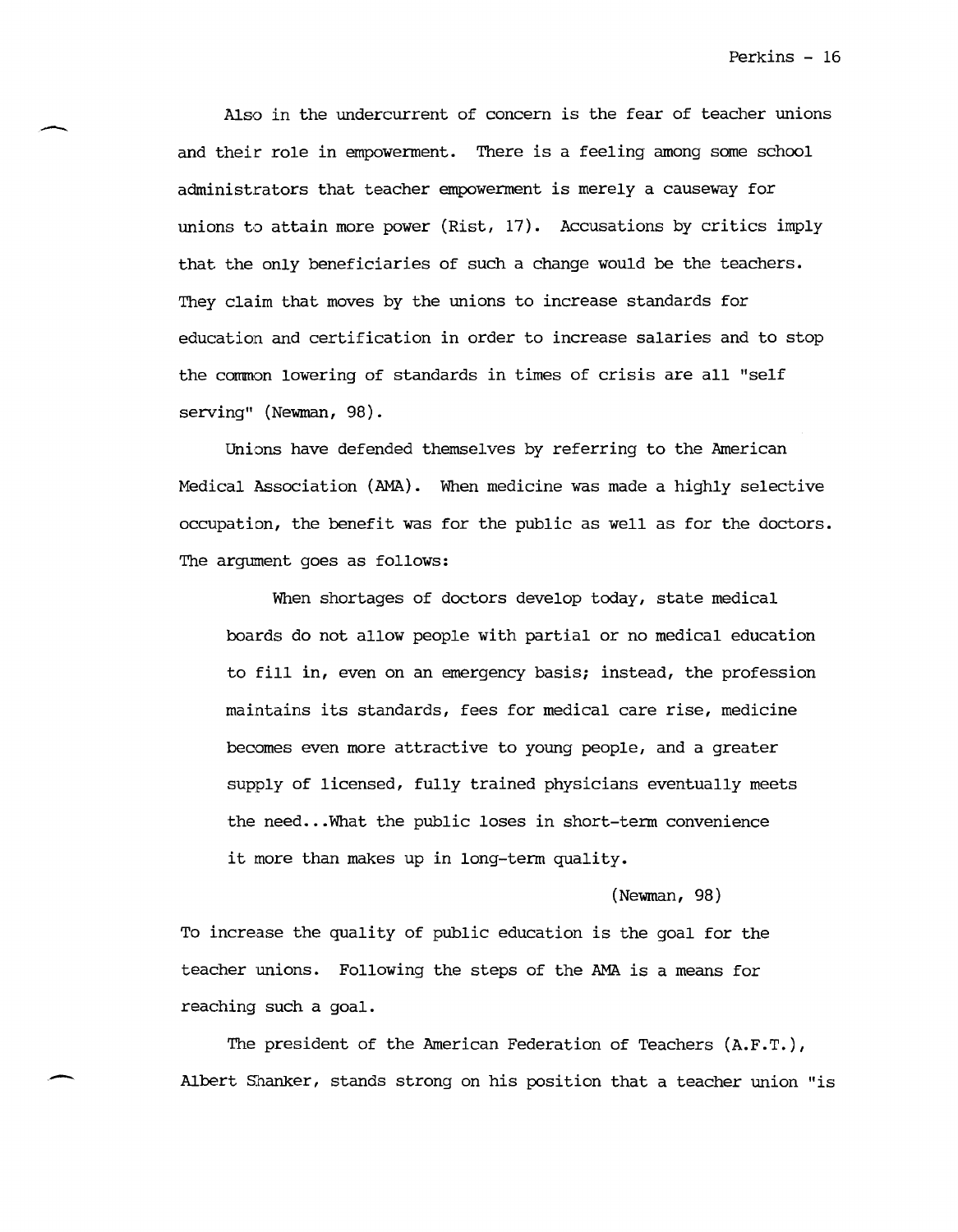a vital element of school refonn" (Rist, 17). Fortunately, Shanker and the unions are receiving support from outside areas. A bit of this support comes from a recent study done by the Rand Corporation. This study concluded that a strong union is "indispensable" in protecting the teachers and giving them new found confidence. The report continues by saying that if teachers are unorganized or without leadership, no person or group can succeed in persuading them to make critical changes in the classroom (Rist, 17).

-

Cooperation between union and management committees is a must in order to create successful contracts. Carnegie's Ernest Boyer believes this cooperation can begin only when basic trust is established. He suggests that "teacher engagement" or "teacher participation", terms having a more neutral connotation, be used to differentiate between teacher empowennent and union empowennent and avoid further union/management conflict. Tom Mooney, president of the Cincinnati Federation of Teachers affiliated with the A.F.T., believes in the importance of a good contract. He emphasizes his point by saying, "Unless something is in black and white, in print, in specific language, nothing happens .• [because teachers] .. have seen too many good ideas fail [When] they were badly implemented" (Rist, 17). Only cooperation from both sides can assure satisfaction for all.

As with all changes in a system, the march toward teacher autonomy through empowennent has shown positive and negative effects. As the principals of Bredeson's study pointed out, one of the major disadvantages to this change is the lack of time. This lack of time was apparent in committee work, in pressing decision-making, and in working 'with teachers (14). Adam Urbanski, president of the Rochester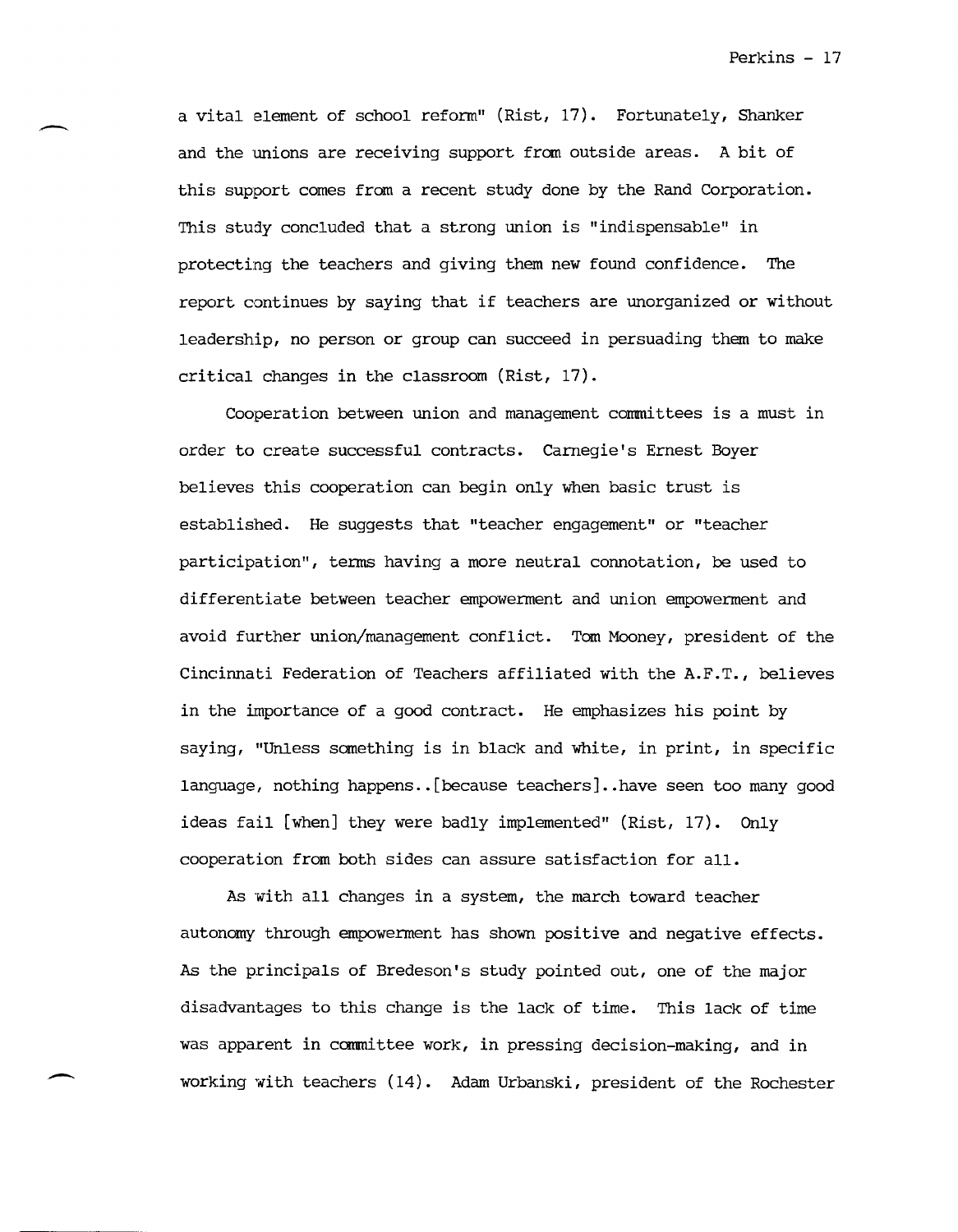Teachers Association, says he sees opposition from teachers who "thought they could take the money and  $run...$  or think reform is futile" (Rist, 19). Finally, the greatest opposition Ann Lieberman has faced is impatience. New organizations of people and methods of thinking take time to establish themselves. She fears that energy needed to nurture teacher autonomy will fail before any positive effects can start to grow (Brandt, 25).

-

-

In all appearances, the positive effects seem to carry the most weight. The Dade County project has produced more excited and harder working teachers. Specifically, these teachers work better in teams, taking on projects and creating solutions together, are more creative and motivational, and provide one another with moral support (Bredeson, 14). Bredeson also accounts for another positive change having to do with new roles within the school. "As lines of authority become blurred, communications become more open, and teachers are more willing to share professional knowledge, insights and concerns" (14). New contracts exchange autonomy and higher salaries for more teacher accountability (Rist, 17). Because teachers have "ownership" of their decisions, they are better prepared to support, defend and deal with what is their own (Bredeson, 14). All of these positive effects, in turn, lead our teachers closer to becoming professionals.

By following such reforms as those proposed by the Carnegie Forum along a basic structure like that proposed by Newman, growth can occur for teaching as a profession. Once reforms have been given a healthy start, the cycle for better schools and better teachers can begin. This cycle begins with higher standards and better education for educators, which leads to a smaller more competent field of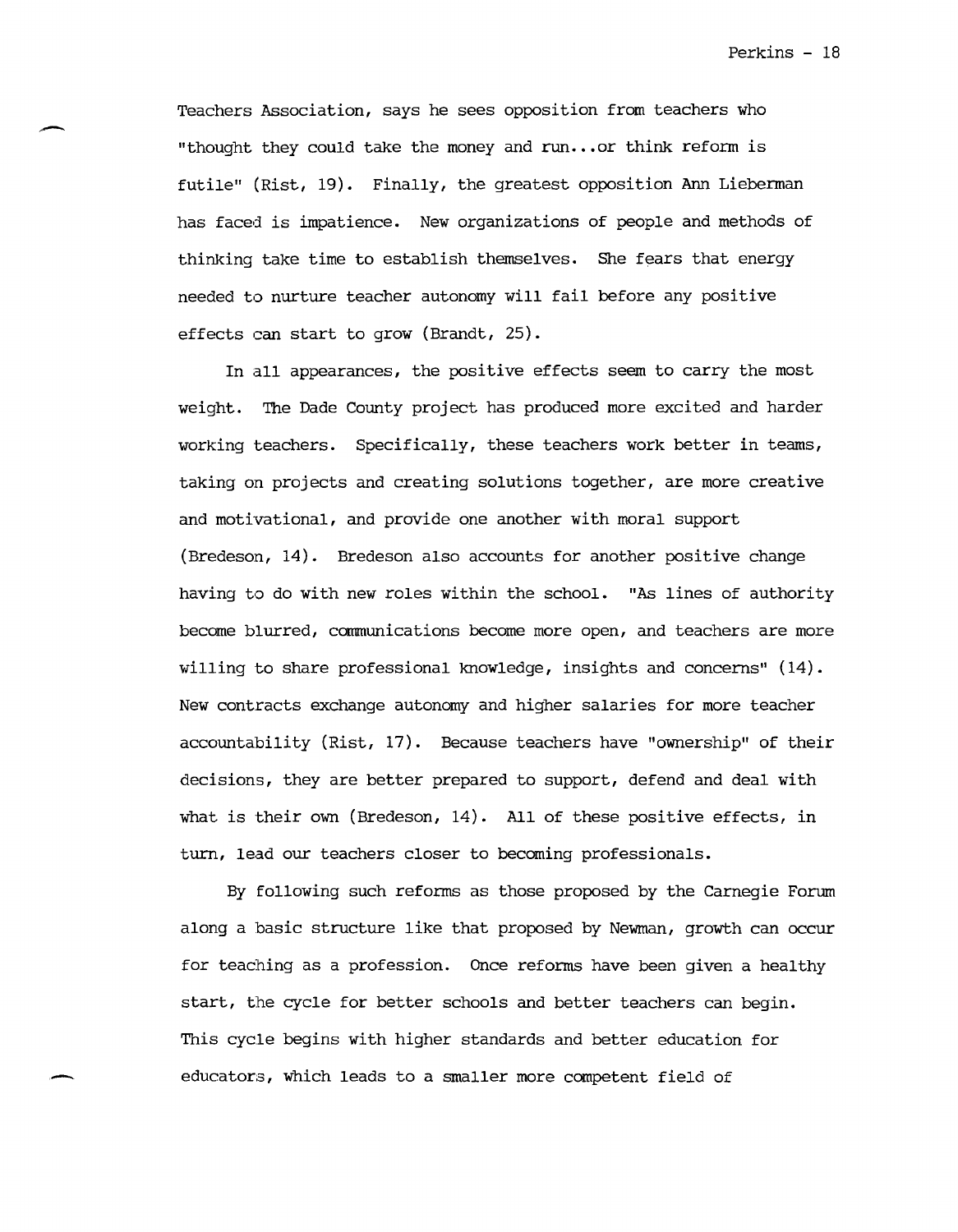prospective teachers, which leads to a higher salary schedule, which finally leads to an increase in capable students entering the schools of education.

 $\overline{\phantom{a}}$ 

-,

The controversy of salary has not been mentioned thus far. In a brief but to the point statement, one author says, "To be talented and paid for the display or exercise of talent is to be professional. To be talented but not paid for the display or exercise of that talent is to be an amateur" (Goodlad, 196). It is time for educators to have salaries equivalent to members of other professions who have an equivalent educations.

Not until recently have teachers even been a majority on committees and task forces whose goal is in one way or another to improve teaching. For some reason, teachers are not trusted or respected enough to make such decisions. Society does not believe that teachers have the students' best interests in mind. Looking elsewhere, would members of society insist on being leaders in the ANA and making decisions that dictate what standards and guidelines a doctor must follow? Why then do they feel so empowered to do so to educators.

Every change mentioned previously can be met. Every goal of the teachers and administrators can be reached. But unfortunately, nothing will change unless the attitude toward teachers begins to change. Teachers must be given the respect they have worked so hard for.

A single teacher, Nancy E. Shumate of Fort Campbell High School in Kentucky, writes that the largest problem for teachers today is "that nebulous something that eats away at teachers self esteem - lack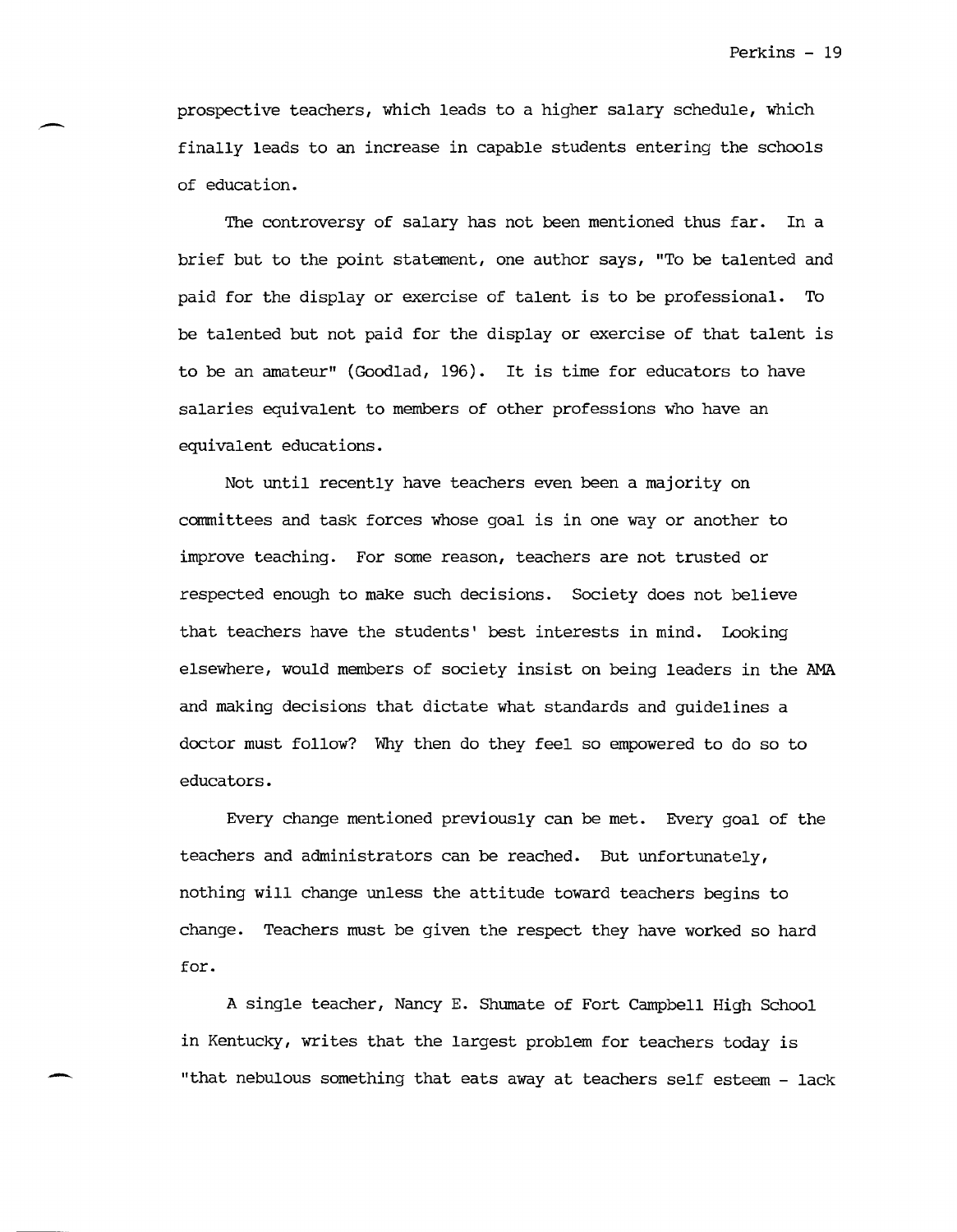of respect for who teachers are and what we do" (410). Shumate's article was a direct result of having to defend her actions to a parent, a student, and a janitor in a time period of one week. Respectively, their complaints were that she was not "sticking to the textbook", that she was teaching religion by referring to the bible while explaining a title's significance, and that she had left the desks in a circle at the end of the day (410). These "minor annoyances" caused her to question why everyone "feels free to instruct the instructor" (410).

-

And how will we know when teaching has reached the level deemed professional? Perhaps it will be when teachers and their practices are no longer scrutinized and questioned. Students will recognize the change when their parents and professors no longer discourage them from becoming an educator. This change in attitude is pertinent to the goal because "teacher will not achieve professional status until the public perceives them as professionals" (Shumate, 410).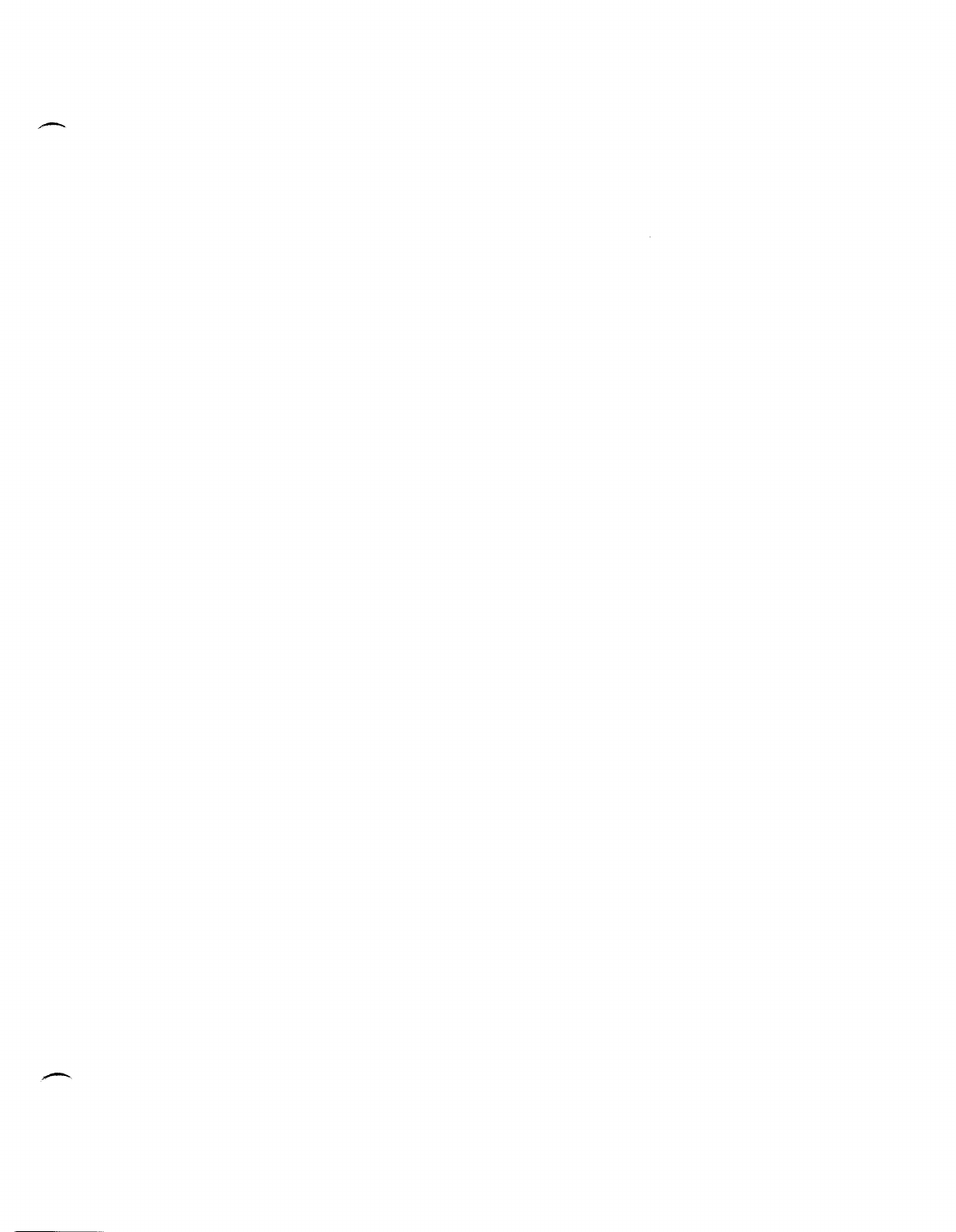## WORKS CITED

Brandt, Ron. "On Teacher Empowerment: A Conversation with Ann Lieberman." Educational Leadership, May 1988, Vol. 46 n. 8, p. 23-36.

.-

--

- Bredeson, Paul V.. "Redefining Leadership and the Roles of School Principals: Responses to Changes in the Professional Worklife of Teachers." The High School Journal, Oct/Nov 1989, Vol. 73, p. 9-20.
- Broudy, Harry S.. The Real World of the Public Schools. Harcourt, Brace, Jovanovich Inc.; New York, 1972.
- Cahn, Steven M.. "Education and the Democratic Ideal." The New Republic, Vol. 182 n. 8.
- Garrison, James W.. "Democracy, Scientific Knowledge, and Teacher Empowerment." Teachers College Record, Sum 1988, Vol. 89 n. 4, p. 487-504.
- Giroux, Henry A.. Teachers as Intellectuals: Toward a Critical Pedagogy of Learning. Bergin and Garvey Inc.; Granby, Massachusetts, 1988.
- Goodlad, John I.. "Studying the Education of Educators: Values-Driven Inquiry." <u>Phi Delta Kappan</u>, Oct 1988, Vol 70 n 2, p.104-111.
- Meek, Anne. "On Teaching as a Profession: A Conversation with Linda Darling-Hammond." Educational Leadership, Vol. 46 n. 3, p. 11-15,17.
- Mertens, Sally and Yarger, Sam J.. "Teaching as a Profession: Leadership, Empowerment, and Involvement." Journal of Teacher Education, Jan-Feb 1988, Vol. 39 n. 1, p. 32-37.
- Newman, Joseph W.. America's Teachers: An Introduction to Education. Longman; White Plains, NY, 1990.
- Orstein, Allan C. and Levine, Daniel U.. Foundation of Educaton. Houghton Mifflin Company; Boston, Massachusetts, 1989.
- Rist, Marilee C.. "Here's What Empowerment Will Mean for Your Schools." The Executive Educator, Aug 1989, Vol. 11 n. 6, p. 16-19.
- Shumate, Nancy E.. "One Teacher's Profession." The Clearing House, May 1987, Vol. 60, p. 409-410.